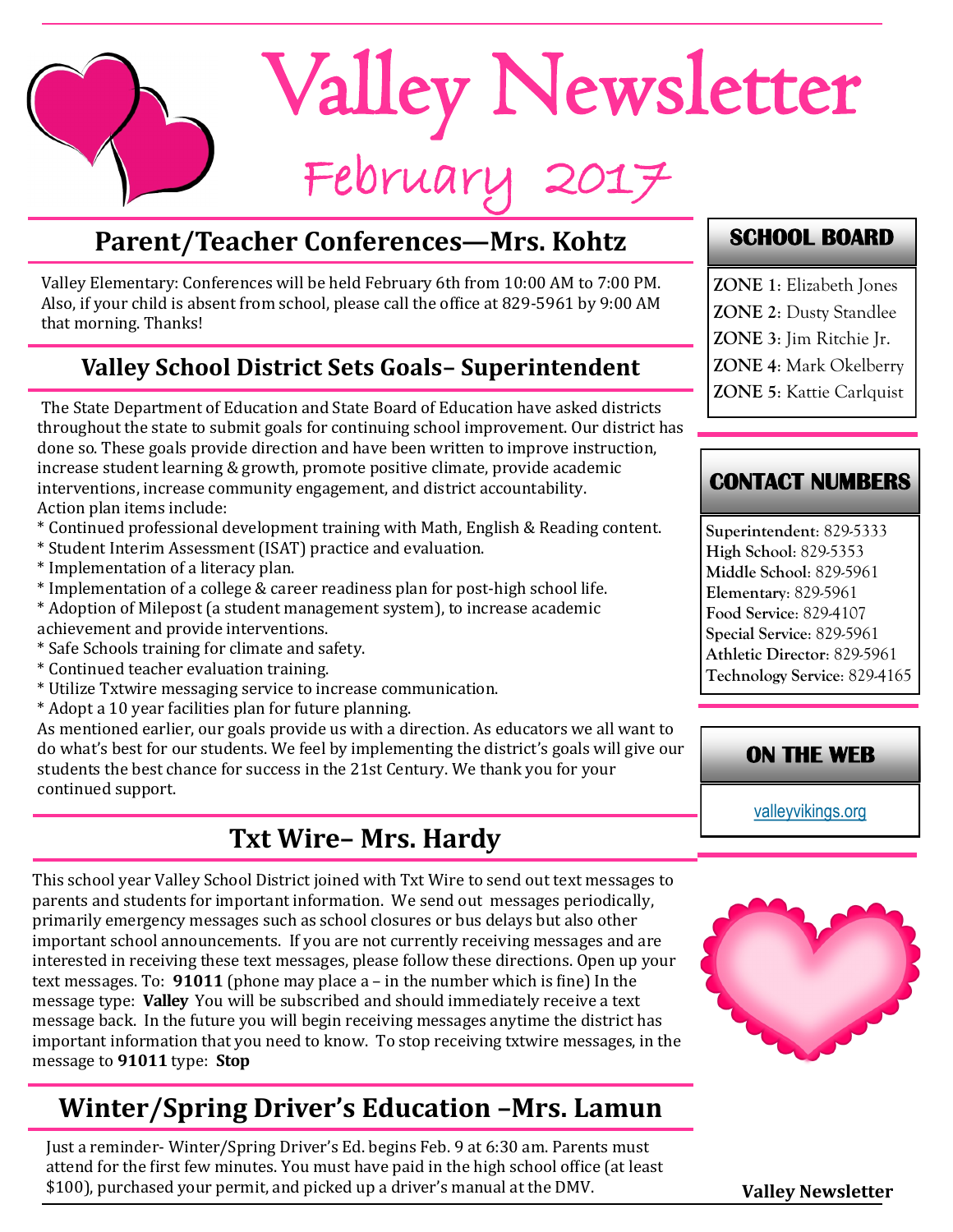## **FCCLA and Leadership Class—Mrs. Elorrieta**

Blankets needed AGAIN; the blanket drive is Continued!!! Community members are encouraged to participate in this project by making and donating blankets. Our goal is 150 blankets before April 1, 2017. Here are the criteria: new washable material, handmade, and from a smoke-free home. Fleece, quilted, tied, rag, crocheted, knitted - it doesn't matter, just new and handmade. All blankets will be donated to the local CASA chapter (Court Appointed Special Advocates for Children). These blankets will be given to children that are considered to be in a crisis situation, so they need to take up little space  $\ldots$  crib size (45" x 54") works well. The size truly doesn't matter; the most important aspect is that they are handmade with love to express to a child that someone cares.

Mrs. Elorrieta's Leadership class is also in need of fabric donations (100% cotton, flannel or fleece) so they can learn to sew and make blankets to donate. Blanket or fabric donations can be brought to Valley High School or you can call Madisyn Kimmel or Toni Elorrieta for other arrangements (829-5353). Email: [elorrieta@valley262.org](https://cas.tek-hut.com/owa/redir.aspx?SURL=kivFqfCB5FJ-6tbbWlPGNUw2wKmoryeDmRUwypcaGHcm6MdGOyfTCG0AYQBpAGwAdABvADoAZQBsAG8AcgByAGkAZQB0AGEAQAB2AGEAbABsAGUAeQAyADYAMgAuAG8AcgBnAA..&URL=mailto%3aelorrieta%40valley262.org)

## **Wellness Night– Mrs. Lukes**

Please put February 28th on your calendar as a night not to miss! Join your child (K-8) for a Family Wellness Night on Tuesday, February 28th from 6:30-8:00 pm. There will be different activities to participate in. The students will be teaching their parents about things they have been learning in PE and the 8th grade Health classes will have their nutrition posters set up. A healthy snack will be provided for all who participate! Put on your tennis shoes and come have a fun-filled night!

## **Mr. VHS—BPA/Mrs. Gordon**

Balloons and streamers were hung, chairs all lined up, boys practiced and excited, the show was ready to start…...Mother Nature had different plans. Good news, the show will go on! We have reschedule the event for Monday, March 6th at 6:00pm!! If you have already purchased tickets, please hold onto them as they will still be valid. If you need tickets please contact any BPA member or Mrs. Gordon to pre-purchase them for \$2. The tickets will be on sale for \$4 at the door. This is a great event guaranteed to make you laugh! Mr. VHS is a senior boy pageant where the boys will display their formal wear, sportswear, talent and answer an impromptu question. Each boy will be auctioned off after the pageant in exchange for 3 hours of work. Proceeds help Business Professionals of America members attend State & National Leadership Conferences. This year's National Leadership Conference is in Orlando, FL. Please come and support the senior boys nominated for Mr. VHS and Valley's Business Professionals of America. **The following boys will compete for Mr. VHS 2017:** Zach Bronson, Jack Burton, Tim Carlquist, Mike Elorrieta, Ianaxel Garcia, Calvin Korom, Jacob LaVoy, Brock Stephens, Juan Vivanco, and Tucker Waters.

## **Business Professionals of America – Mrs. Gordon**

Valley's Business Professionals of America Club competed at the Regional Leadership Conference in Wood River on January 25th. Congratulations to Tim Carlquist, Jamie Coronado, Jacob LaVoy, Madison Lee, Matthew McAuley, Nate Rogers, Brock Stephens, Mackenzie Taylor, Lucas Trzynka, and Tucker Waters on an outstanding representation of Valley. The competitive events chosen included Video Production Team, Computer Security (Lucas Trzynka 2nd), Graphic Design Promotion, Broadcast News Team, Personal Finance Management (Tim Carlquist 2nd), Human Resource Management (Nate Rogers 1st, Jacob LaVoy 2nd), Computer Network Technology (Mackenzie Taylor 1st), Network Administration using Microsoft (Mackenzie Taylor 1st) and Medical Office Procedures. 5 members qualified in 6 events to advance to State while the other members will advance through Torch Awards, Open Events, and Leadership. The members of Valley BPA will be attending State Leadership Conference in Boise, Idaho on March 9-11. Congratulations to all, I am very proud of you!

Valley Newsletter